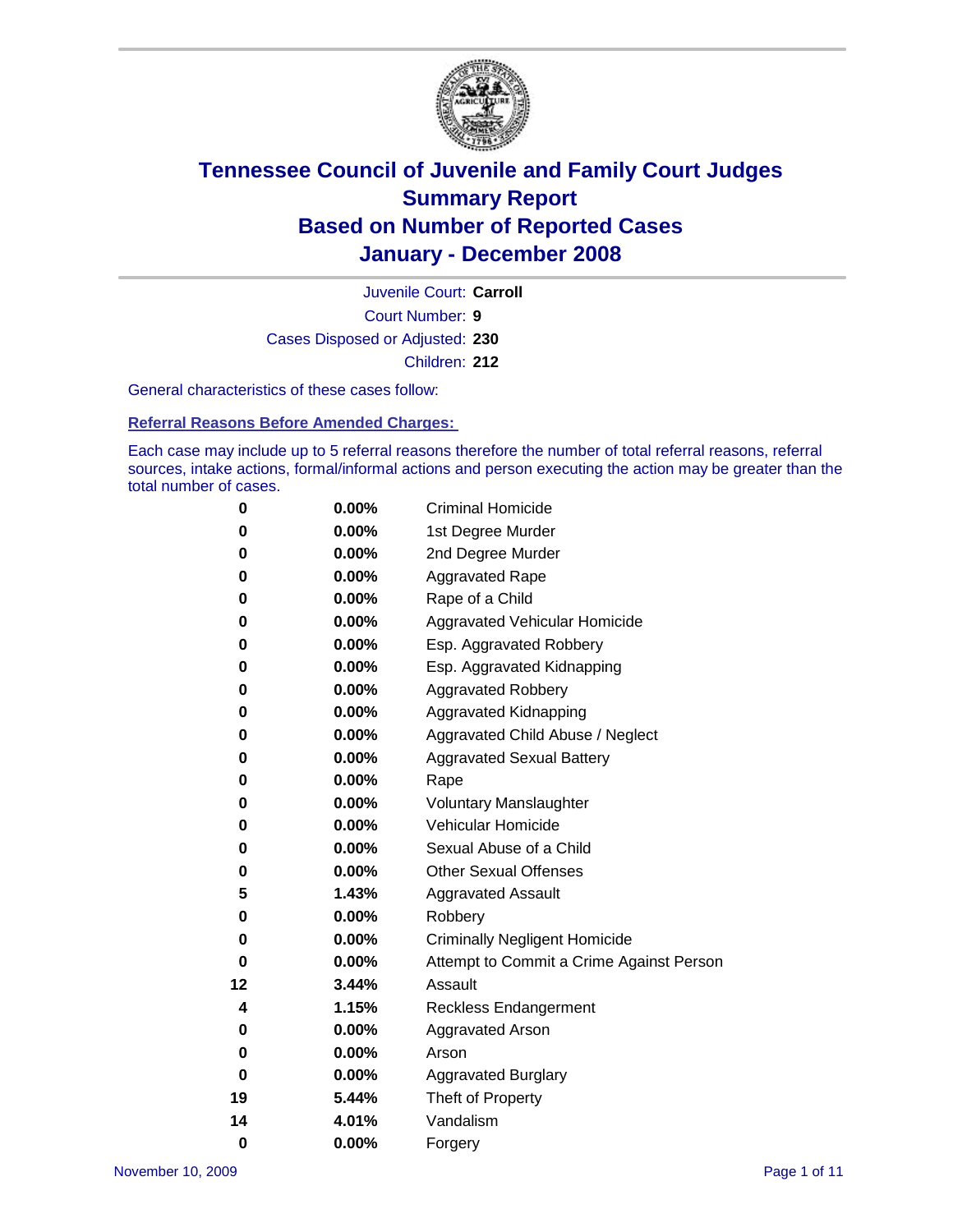

Court Number: **9** Juvenile Court: **Carroll** Cases Disposed or Adjusted: **230** Children: **212**

#### **Referral Reasons Before Amended Charges:**

Each case may include up to 5 referral reasons therefore the number of total referral reasons, referral sources, intake actions, formal/informal actions and person executing the action may be greater than the total number of cases.

| 0           | 0.00%    | <b>Worthless Checks</b>                                     |
|-------------|----------|-------------------------------------------------------------|
| 0           | 0.00%    | Illegal Possession / Fraudulent Use of Credit / Debit Cards |
| 8           | 2.29%    | <b>Burglary</b>                                             |
| 0           | $0.00\%$ | Unauthorized Use of a Vehicle                               |
| 0           | 0.00%    | <b>Cruelty to Animals</b>                                   |
| 1           | 0.29%    | Sale of Controlled Substances                               |
| 5           | 1.43%    | <b>Other Drug Offenses</b>                                  |
| 12          | 3.44%    | <b>Possession of Controlled Substances</b>                  |
| 1           | 0.29%    | <b>Criminal Attempt</b>                                     |
| $\mathbf 2$ | 0.57%    | Carrying Weapons on School Property                         |
| 1           | 0.29%    | Unlawful Carrying / Possession of a Weapon                  |
| 0           | 0.00%    | <b>Evading Arrest</b>                                       |
| 0           | 0.00%    | Escape                                                      |
| $\mathbf 2$ | 0.57%    | Driving Under Influence (DUI)                               |
| 21          | 6.02%    | Possession / Consumption of Alcohol                         |
| 3           | 0.86%    | Resisting Stop, Frisk, Halt, Arrest or Search               |
| 0           | $0.00\%$ | <b>Aggravated Criminal Trespass</b>                         |
| 0           | 0.00%    | Harassment                                                  |
| 0           | $0.00\%$ | Failure to Appear                                           |
| 0           | 0.00%    | Filing a False Police Report                                |
| 0           | 0.00%    | Criminal Impersonation                                      |
| 8           | 2.29%    | <b>Disorderly Conduct</b>                                   |
| 5           | 1.43%    | <b>Criminal Trespass</b>                                    |
| 0           | 0.00%    | <b>Public Intoxication</b>                                  |
| 0           | 0.00%    | Gambling                                                    |
| 146         | 41.83%   | Traffic                                                     |
| 0           | 0.00%    | <b>Local Ordinances</b>                                     |
| 0           | $0.00\%$ | Violation of Wildlife Regulations                           |
| 0           | $0.00\%$ | Contempt of Court                                           |
| 1           | 0.29%    | Violation of Probation                                      |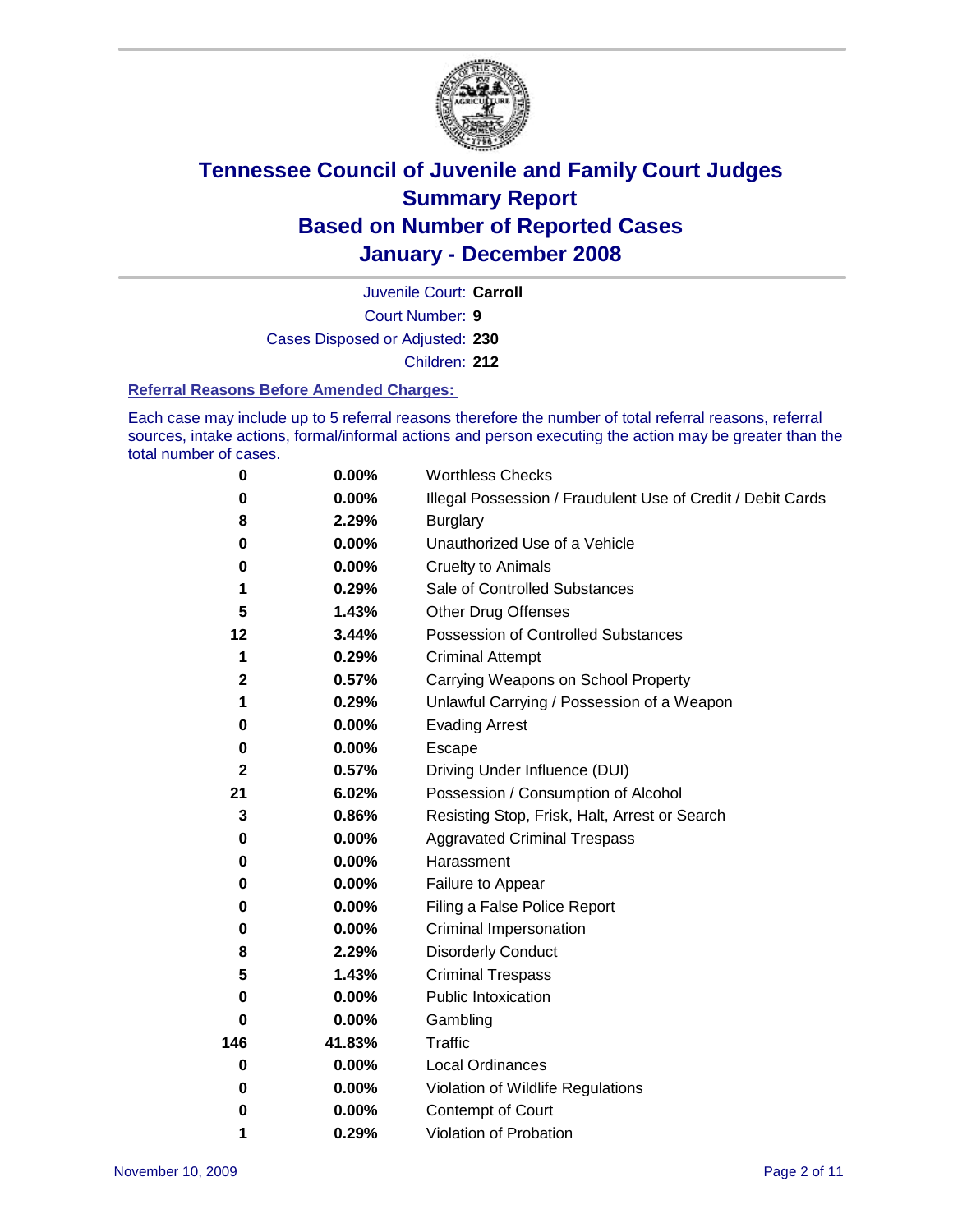

Court Number: **9** Juvenile Court: **Carroll** Cases Disposed or Adjusted: **230** Children: **212**

#### **Referral Reasons Before Amended Charges:**

Each case may include up to 5 referral reasons therefore the number of total referral reasons, referral sources, intake actions, formal/informal actions and person executing the action may be greater than the total number of cases.

| 349         | 100.00% | <b>Total Referrals</b>                |
|-------------|---------|---------------------------------------|
| 4           | 1.15%   | Other                                 |
| 0           | 0.00%   | <b>Consent to Marry</b>               |
| 0           | 0.00%   | <b>Request for Medical Treatment</b>  |
| 0           | 0.00%   | Child Support                         |
| 0           | 0.00%   | Paternity / Legitimation              |
| 0           | 0.00%   | Visitation                            |
| 0           | 0.00%   | Custody                               |
| 0           | 0.00%   | <b>Foster Care Review</b>             |
| 0           | 0.00%   | <b>Administrative Review</b>          |
| 0           | 0.00%   | <b>Judicial Review</b>                |
| 0           | 0.00%   | Violation of Informal Adjustment      |
| 0           | 0.00%   | Violation of Pretrial Diversion       |
| 0           | 0.00%   | <b>Termination of Parental Rights</b> |
| 13          | 3.72%   | Dependency / Neglect                  |
| 0           | 0.00%   | <b>Physically Abused Child</b>        |
| 0           | 0.00%   | <b>Sexually Abused Child</b>          |
|             | 0.29%   | Violation of Curfew                   |
| 0           | 0.00%   | Violation of a Valid Court Order      |
| 10          | 2.87%   | Possession of Tobacco Products        |
| $\bf{0}$    | 0.00%   | Out-of-State Runaway                  |
| $\mathbf 0$ | 0.00%   | In-State Runaway                      |
| 27          | 7.74%   | Truancy                               |
| 24          | 6.88%   | Unruly Behavior                       |
| $\bf{0}$    | 0.00%   | Violation of Aftercare                |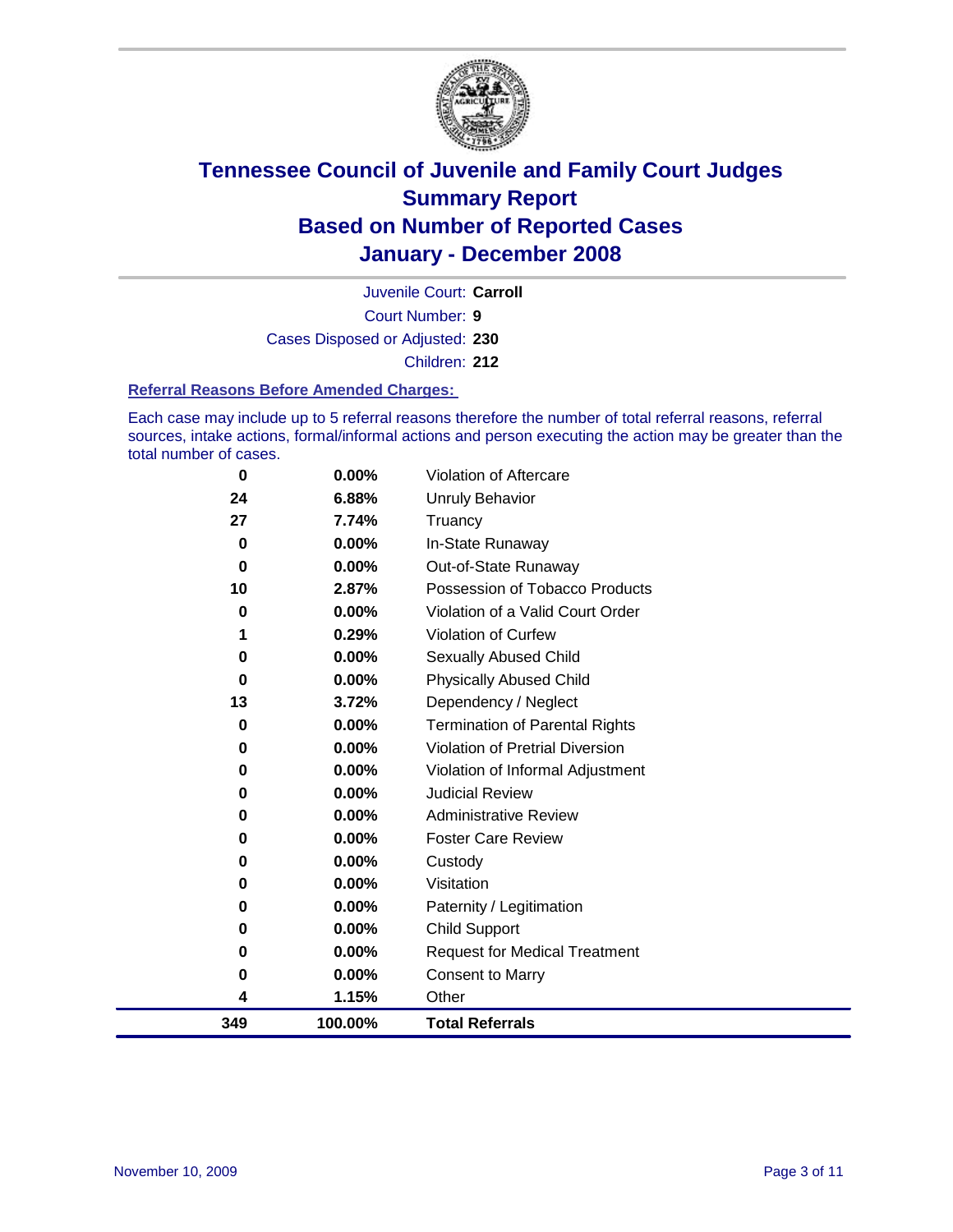

|                            |                                                  |          | Juvenile Court: Carroll |  |  |  |
|----------------------------|--------------------------------------------------|----------|-------------------------|--|--|--|
|                            | <b>Court Number: 9</b>                           |          |                         |  |  |  |
|                            | Cases Disposed or Adjusted: 230<br>Children: 212 |          |                         |  |  |  |
|                            |                                                  |          |                         |  |  |  |
| <b>Referral Sources: 1</b> |                                                  |          |                         |  |  |  |
|                            | 277                                              | 79.37%   | Law Enforcement         |  |  |  |
|                            | 19                                               | 5.44%    | Parents                 |  |  |  |
|                            | 2                                                | 0.57%    | Relatives               |  |  |  |
|                            | 1                                                | 0.29%    | Self                    |  |  |  |
|                            | 36                                               | 10.32%   | School                  |  |  |  |
|                            | 0                                                | $0.00\%$ | <b>CSA</b>              |  |  |  |
|                            | 13                                               | 3.72%    | DCS                     |  |  |  |

| 349 | 100.00%  | <b>Total Referral Sources</b>     |
|-----|----------|-----------------------------------|
| 0   | $0.00\%$ | Other                             |
| 0   | $0.00\%$ | <b>Unknown</b>                    |
| 0   | $0.00\%$ | Hospital                          |
| 0   | $0.00\%$ | Child & Parent                    |
| 0   | $0.00\%$ | Victim                            |
| 0   | $0.00\%$ | <b>Other Court</b>                |
| 0   | $0.00\%$ | Social Agency                     |
| 1   | 0.29%    | <b>Court Staff</b>                |
| 0   | $0.00\%$ | <b>District Attorney's Office</b> |
| 0   | $0.00\%$ | <b>Other State Department</b>     |
| 13  | 3.72%    | <b>DCS</b>                        |
|     |          |                                   |

### **Age of Child at Referral: 2**

| 212 | 100.00%  | <b>Total Child Count</b> |
|-----|----------|--------------------------|
| 0   | 0.00%    | <b>Unknown</b>           |
| 0   | $0.00\%$ | Ages 19 and Over         |
| 79  | 37.26%   | Ages 17 through 18       |
| 79  | 37.26%   | Ages 15 through 16       |
| 37  | 17.45%   | Ages 13 through 14       |
| 7   | 3.30%    | Ages 11 through 12       |
| 10  | 4.72%    | Ages 10 and Under        |
|     |          |                          |

<sup>1</sup> If different than number of Referral Reasons (349), verify accuracy of your court's data.

<sup>2</sup> One child could be counted in multiple categories, verify accuracy of your court's data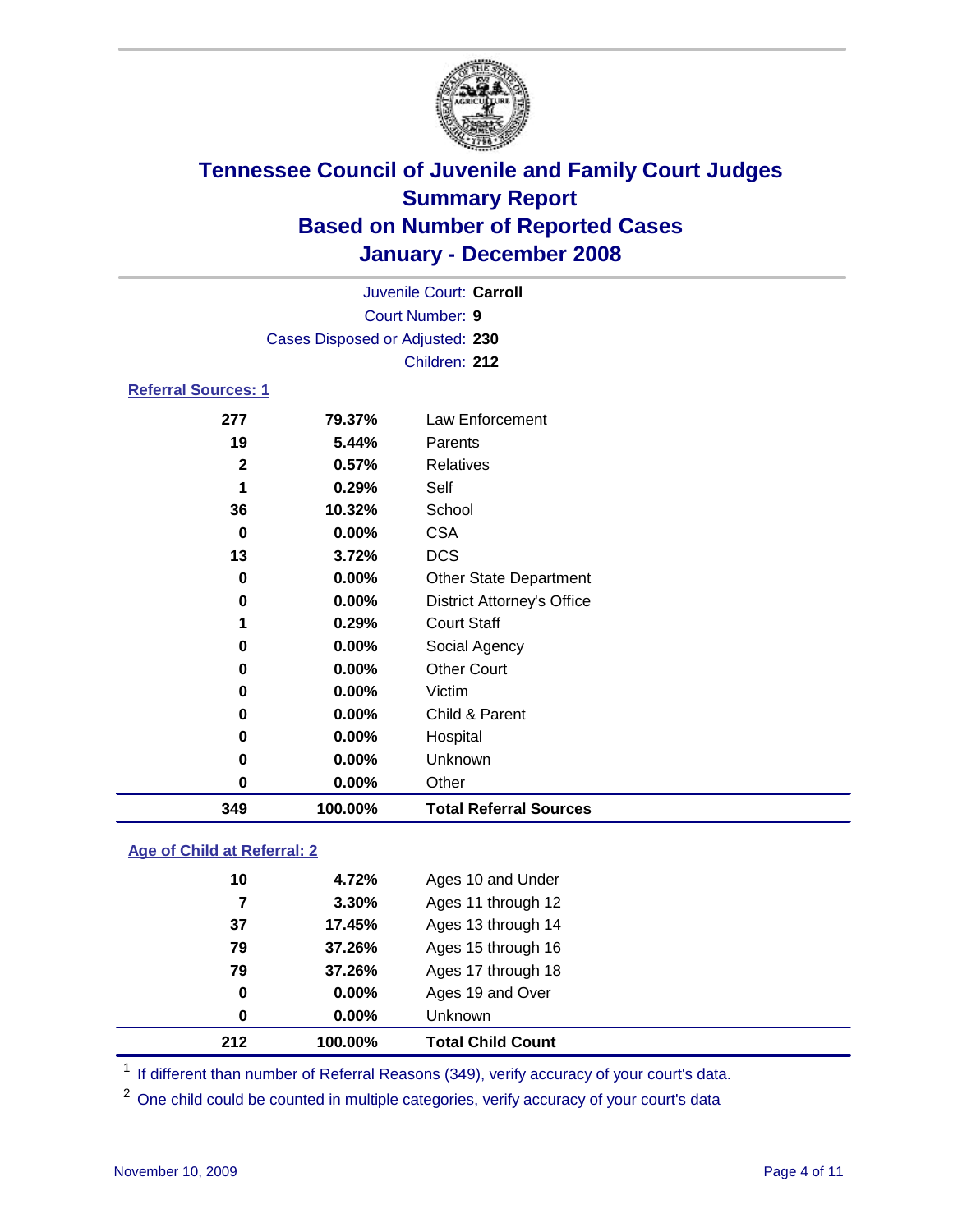

| Juvenile Court: Carroll                 |                                 |                          |  |  |  |
|-----------------------------------------|---------------------------------|--------------------------|--|--|--|
|                                         | Court Number: 9                 |                          |  |  |  |
|                                         | Cases Disposed or Adjusted: 230 |                          |  |  |  |
|                                         |                                 | Children: 212            |  |  |  |
| Sex of Child: 1                         |                                 |                          |  |  |  |
| 117                                     | 55.19%                          | Male                     |  |  |  |
| 95                                      | 44.81%                          | Female                   |  |  |  |
| $\bf{0}$                                | 0.00%                           | Unknown                  |  |  |  |
| 212                                     | 100.00%                         | <b>Total Child Count</b> |  |  |  |
| Race of Child: 1                        |                                 |                          |  |  |  |
| 178                                     | 83.96%                          | White                    |  |  |  |
| 28                                      | 13.21%                          | African American         |  |  |  |
| $\bf{0}$                                | 0.00%                           | Native American          |  |  |  |
| 0                                       | 0.00%                           | Asian                    |  |  |  |
| 3                                       | 1.42%                           | Mixed                    |  |  |  |
| 3                                       | 1.42%                           | Unknown                  |  |  |  |
| 212                                     | 100.00%                         | <b>Total Child Count</b> |  |  |  |
| <b>Hispanic Origin: 1</b>               |                                 |                          |  |  |  |
| 5                                       | 2.36%                           | Yes                      |  |  |  |
| 205                                     | 96.70%                          | No                       |  |  |  |
| $\overline{\mathbf{2}}$                 | 0.94%                           | Unknown                  |  |  |  |
| 212                                     | 100.00%                         | <b>Total Child Count</b> |  |  |  |
| <b>School Enrollment of Children: 1</b> |                                 |                          |  |  |  |
| 195                                     | 91.98%                          | Yes                      |  |  |  |
| 16                                      | 7.55%                           | No                       |  |  |  |
| 1                                       | 0.47%                           | Unknown                  |  |  |  |
| 212                                     | 100.00%                         | <b>Total Child Count</b> |  |  |  |

One child could be counted in multiple categories, verify accuracy of your court's data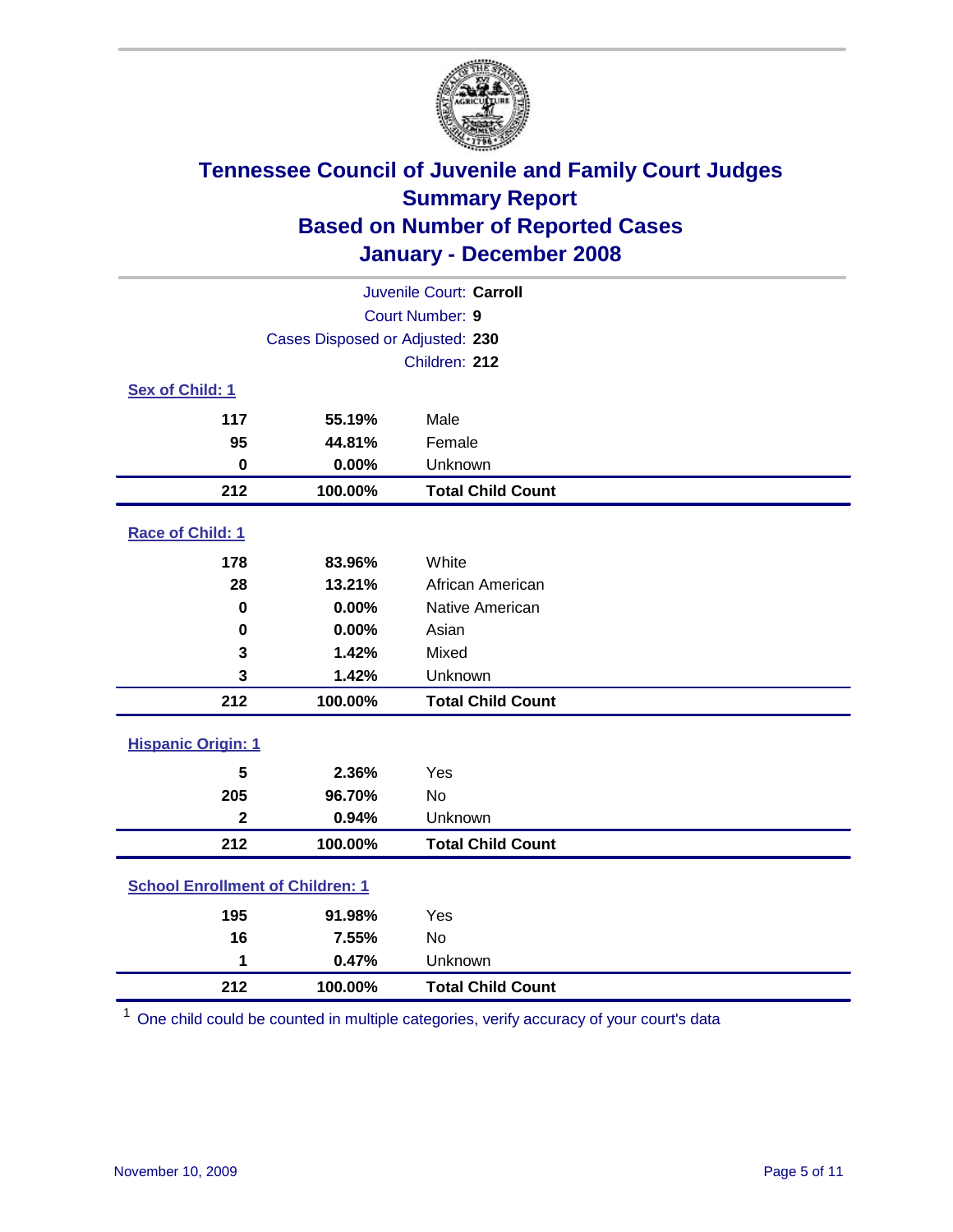

Court Number: **9** Juvenile Court: **Carroll** Cases Disposed or Adjusted: **230** Children: **212**

#### **Living Arrangement of Child at Time of Referral: 1**

| 212 | 100.00%  | <b>Total Child Count</b>     |
|-----|----------|------------------------------|
| 0   | $0.00\%$ | Other                        |
| 2   | 0.94%    | Unknown                      |
|     | 0.47%    | Independent                  |
| 0   | $0.00\%$ | In an Institution            |
| 0   | $0.00\%$ | In a Residential Center      |
| 0   | $0.00\%$ | In a Group Home              |
| 2   | $0.94\%$ | With Foster Family           |
| 1   | 0.47%    | With Adoptive Parents        |
| 17  | 8.02%    | <b>With Relatives</b>        |
| 13  | 6.13%    | <b>With Father</b>           |
| 82  | 38.68%   | With Mother                  |
| 24  | 11.32%   | With Mother and Stepfather   |
| 7   | $3.30\%$ | With Father and Stepmother   |
| 63  | 29.72%   | With Both Biological Parents |
|     |          |                              |

#### **Type of Detention: 2**

| 230 | 100.00%  | <b>Total Detention Count</b> |  |
|-----|----------|------------------------------|--|
| 0   | $0.00\%$ | Other                        |  |
| 227 | 98.70%   | Does Not Apply               |  |
| 0   | $0.00\%$ | <b>Unknown</b>               |  |
| 3   | 1.30%    | <b>Psychiatric Hospital</b>  |  |
| 0   | 0.00%    | Jail - No Separation         |  |
| 0   | $0.00\%$ | Jail - Partial Separation    |  |
| 0   | $0.00\%$ | Jail - Complete Separation   |  |
| 0   | 0.00%    | Juvenile Detention Facility  |  |
| 0   | $0.00\%$ | Non-Secure Placement         |  |
|     |          |                              |  |

<sup>1</sup> One child could be counted in multiple categories, verify accuracy of your court's data

<sup>2</sup> If different than number of Cases (230) verify accuracy of your court's data.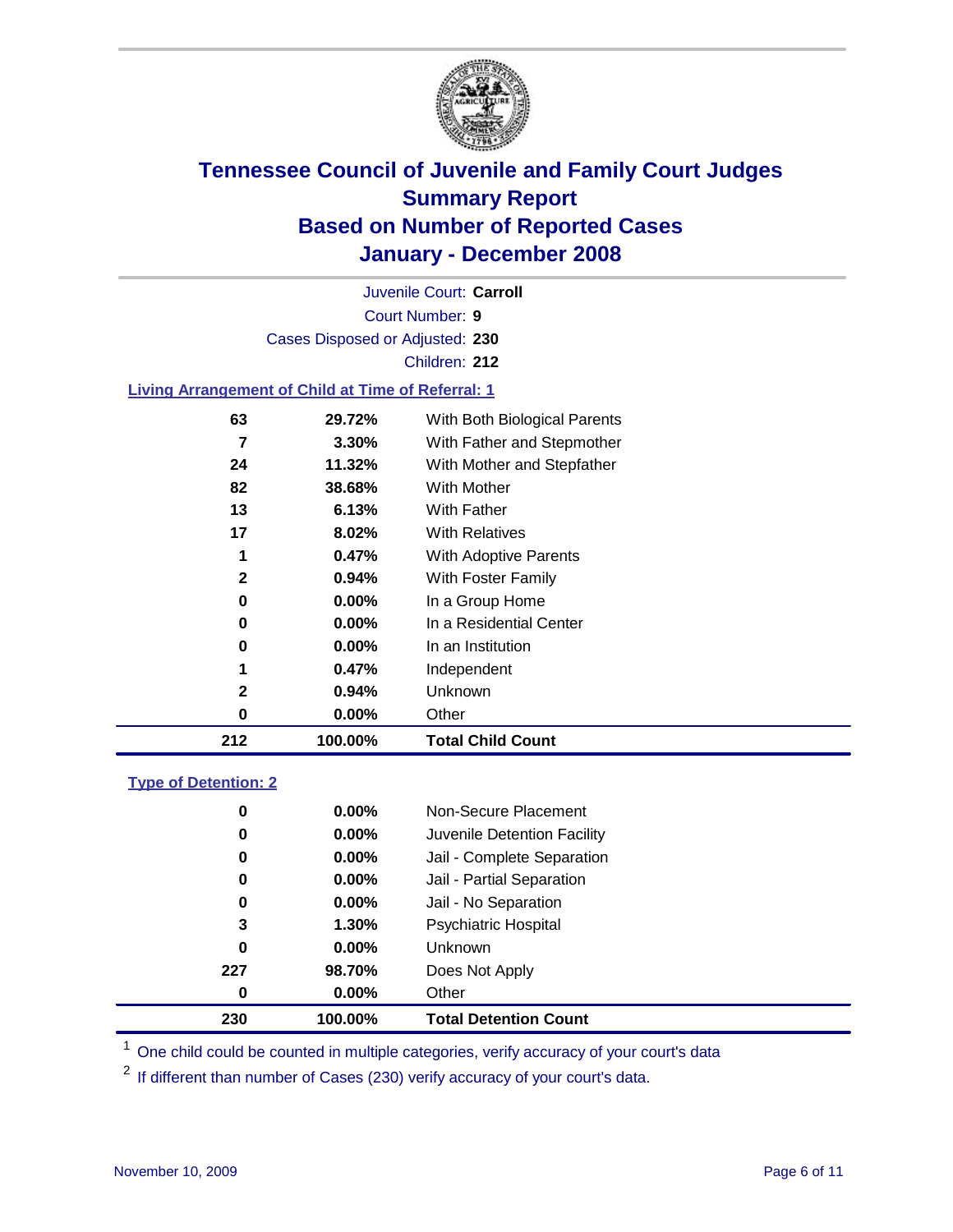

|                                                    | Juvenile Court: Carroll |                                      |  |  |  |
|----------------------------------------------------|-------------------------|--------------------------------------|--|--|--|
|                                                    | Court Number: 9         |                                      |  |  |  |
| Cases Disposed or Adjusted: 230                    |                         |                                      |  |  |  |
|                                                    |                         | Children: 212                        |  |  |  |
| <b>Placement After Secure Detention Hearing: 1</b> |                         |                                      |  |  |  |
| 2                                                  | 0.87%                   | Returned to Prior Living Arrangement |  |  |  |
| $\bf{0}$                                           | 0.00%                   | Juvenile Detention Facility          |  |  |  |
| $\bf{0}$                                           | 0.00%                   | Jail                                 |  |  |  |
| 0                                                  | 0.00%                   | Shelter / Group Home                 |  |  |  |
| 0                                                  | 0.00%                   | <b>Foster Family Home</b>            |  |  |  |
| 0                                                  | 0.00%                   | Psychiatric Hospital                 |  |  |  |
| 0                                                  | 0.00%                   | Unknown                              |  |  |  |
| 227                                                | 98.70%                  | Does Not Apply                       |  |  |  |
| 1                                                  | 0.43%                   | Other                                |  |  |  |
| 230                                                | 100.00%                 | <b>Total Placement Count</b>         |  |  |  |
| <b>Intake Actions: 2</b>                           |                         |                                      |  |  |  |
|                                                    |                         |                                      |  |  |  |
| 199                                                | 57.02%                  | <b>Petition Filed</b>                |  |  |  |
| 0                                                  | 0.00%                   | <b>Motion Filed</b>                  |  |  |  |
| 150                                                | 42.98%                  | <b>Citation Processed</b>            |  |  |  |
| 0                                                  | 0.00%                   | Notification of Paternity Processed  |  |  |  |
| 0                                                  | 0.00%                   | Scheduling of Judicial Review        |  |  |  |
| 0                                                  | 0.00%                   | Scheduling of Administrative Review  |  |  |  |
| 0                                                  | $0.00\%$                | Scheduling of Foster Care Review     |  |  |  |
| $\bf{0}$                                           | 0.00%                   | Unknown                              |  |  |  |
| 0                                                  | 0.00%                   | Does Not Apply                       |  |  |  |
| 0                                                  | 0.00%                   | Other                                |  |  |  |

<sup>1</sup> If different than number of Cases (230) verify accuracy of your court's data.

<sup>2</sup> If different than number of Referral Reasons (349), verify accuracy of your court's data.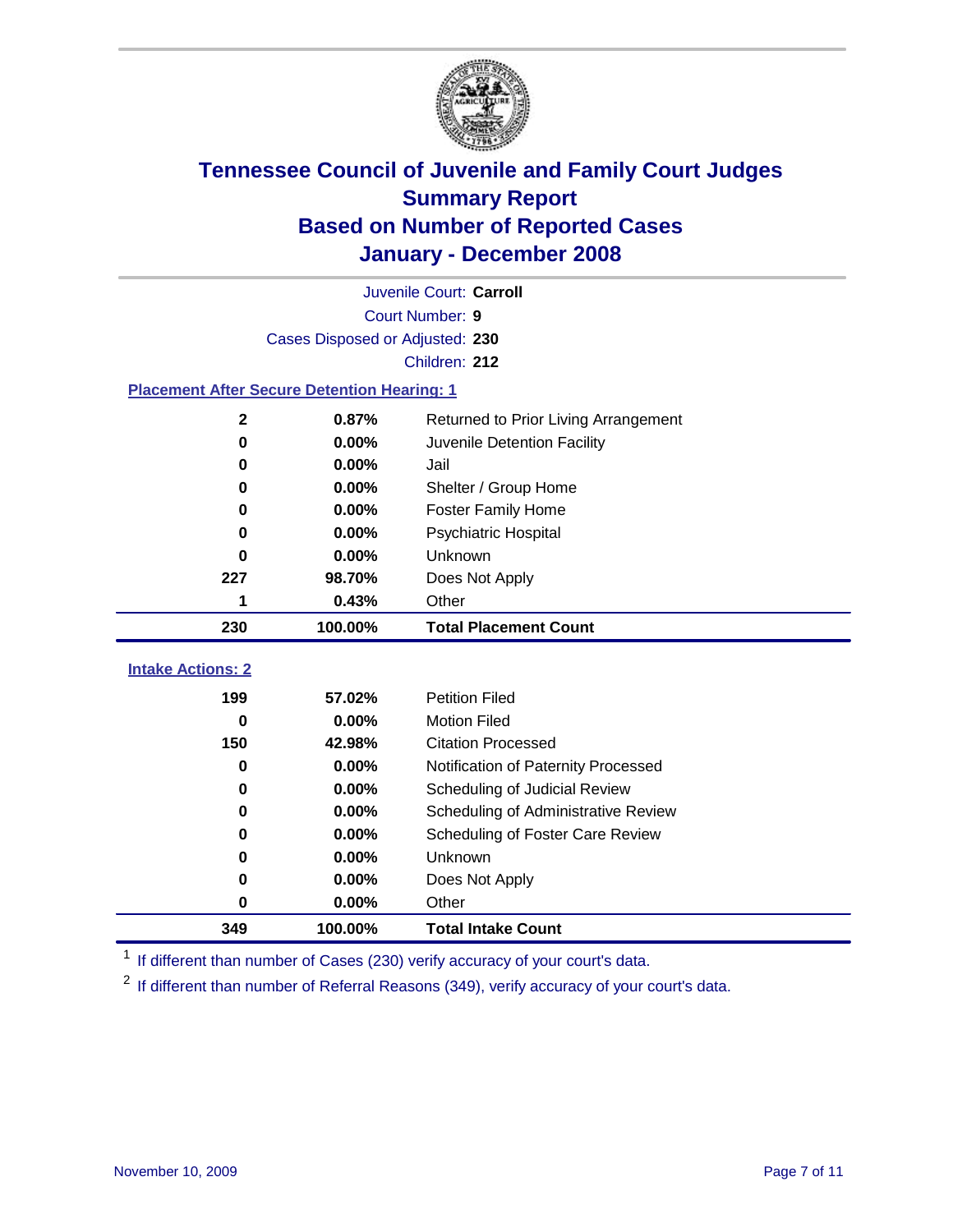

Court Number: **9** Juvenile Court: **Carroll** Cases Disposed or Adjusted: **230** Children: **212**

#### **Last Grade Completed by Child: 1**

| 212      | 100.00% | <b>Total Child Count</b> |
|----------|---------|--------------------------|
| $\bf{0}$ | 0.00%   | Other                    |
| 32       | 15.09%  | Unknown                  |
| $\bf{0}$ | 0.00%   | Never Attended School    |
| 8        | 3.77%   | Graduated                |
| 0        | 0.00%   | <b>GED</b>               |
| $\bf{0}$ | 0.00%   | Non-Graded Special Ed    |
| 0        | 0.00%   | 12th Grade               |
| 37       | 17.45%  | 11th Grade               |
| 41       | 19.34%  | 10th Grade               |
| 43       | 20.28%  | 9th Grade                |
| 17       | 8.02%   | 8th Grade                |
| 13       | 6.13%   | 7th Grade                |
| 9        | 4.25%   | 6th Grade                |
| 6        | 2.83%   | 5th Grade                |
| 1        | 0.47%   | 4th Grade                |
| 0        | 0.00%   | 3rd Grade                |
| 0        | 0.00%   | 2nd Grade                |
| 0        | 0.00%   | 1st Grade                |
| 0        | 0.00%   | Kindergarten             |
| 0        | 0.00%   | Preschool                |
| 5        | 2.36%   | Too Young for School     |

### **Enrolled in Special Education: 1**

| 212 | 100.00% | <b>Total Child Count</b> |
|-----|---------|--------------------------|
| 20  | 9.43%   | Unknown                  |
| 181 | 85.38%  | No                       |
| 11  | 5.19%   | Yes                      |
|     |         |                          |

One child could be counted in multiple categories, verify accuracy of your court's data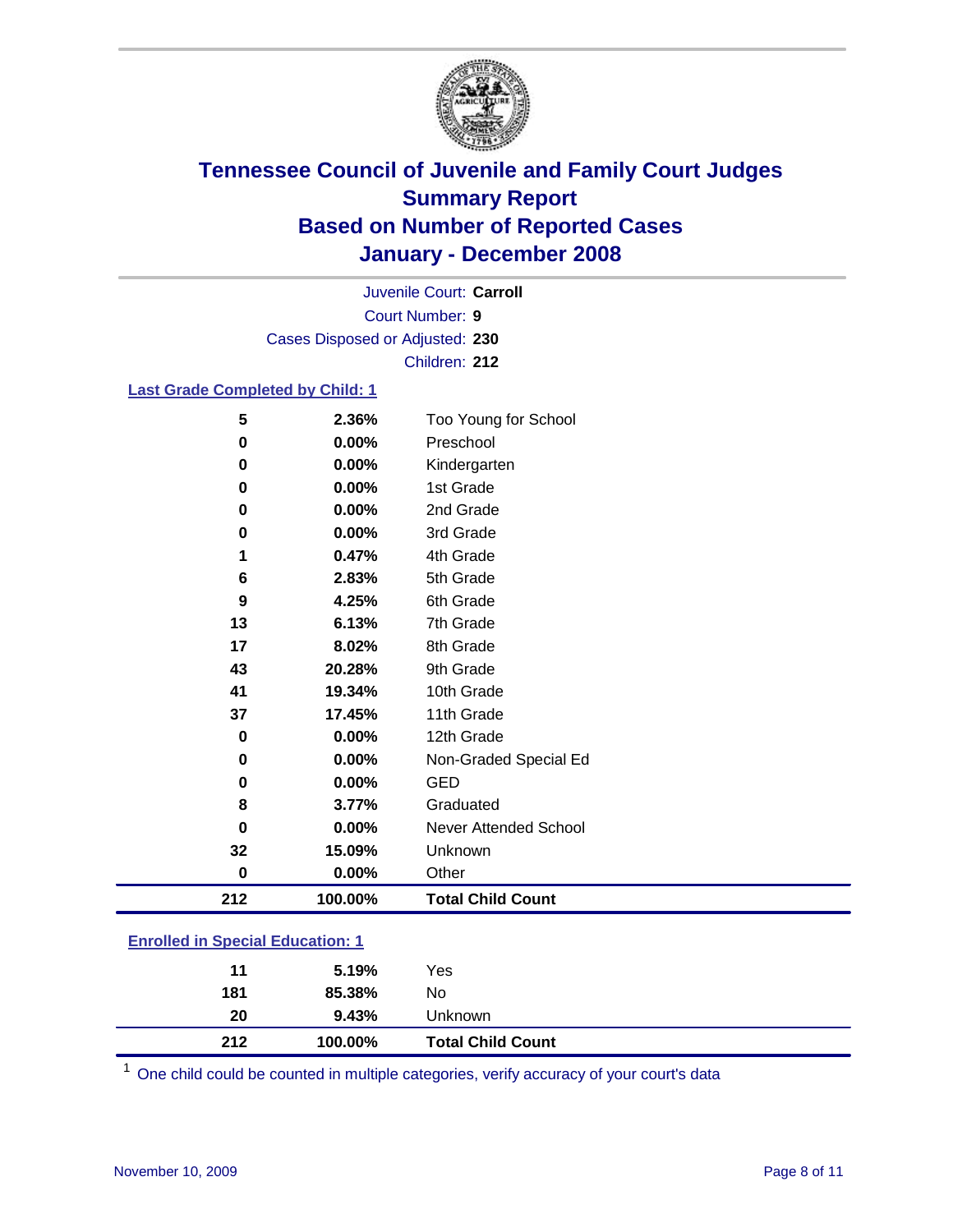

|                              |                                 | Juvenile Court: Carroll   |
|------------------------------|---------------------------------|---------------------------|
|                              |                                 | Court Number: 9           |
|                              | Cases Disposed or Adjusted: 230 |                           |
|                              |                                 | Children: 212             |
| <b>Action Executed By: 1</b> |                                 |                           |
| 349                          | 100.00%                         | Judge                     |
| 0                            | $0.00\%$                        | Referee                   |
| 0                            | $0.00\%$                        | <b>YSO</b>                |
| 0                            | $0.00\%$                        | Other                     |
| 0                            | $0.00\%$                        | Unknown                   |
| 349                          | 100.00%                         | <b>Total Action Count</b> |

### **Formal / Informal Actions: 1**

| 48  | 13.75%   | Dismissed                                        |
|-----|----------|--------------------------------------------------|
| 0   | $0.00\%$ | Retired / Nolle Prosequi                         |
| 38  | 10.89%   | <b>Complaint Substantiated Delinquent</b>        |
| 5   | 1.43%    | <b>Complaint Substantiated Status Offender</b>   |
| 9   | 2.58%    | <b>Complaint Substantiated Dependent/Neglect</b> |
| 0   | $0.00\%$ | <b>Complaint Substantiated Abused</b>            |
| 0   | $0.00\%$ | <b>Complaint Substantiated Mentally III</b>      |
| 223 | 63.90%   | Informal Adjustment                              |
| 12  | 3.44%    | <b>Pretrial Diversion</b>                        |
| 0   | $0.00\%$ | <b>Transfer to Adult Court Hearing</b>           |
| 0   | $0.00\%$ | Charges Cleared by Transfer to Adult Court       |
| 0   | $0.00\%$ | Special Proceeding                               |
| 0   | $0.00\%$ | <b>Review Concluded</b>                          |
| 14  | 4.01%    | Case Held Open                                   |
| 0   | $0.00\%$ | Other                                            |
| 0   | $0.00\%$ | <b>Unknown</b>                                   |
| 349 | 100.00%  | <b>Total Action Count</b>                        |

<sup>1</sup> If different than number of Referral Reasons (349), verify accuracy of your court's data.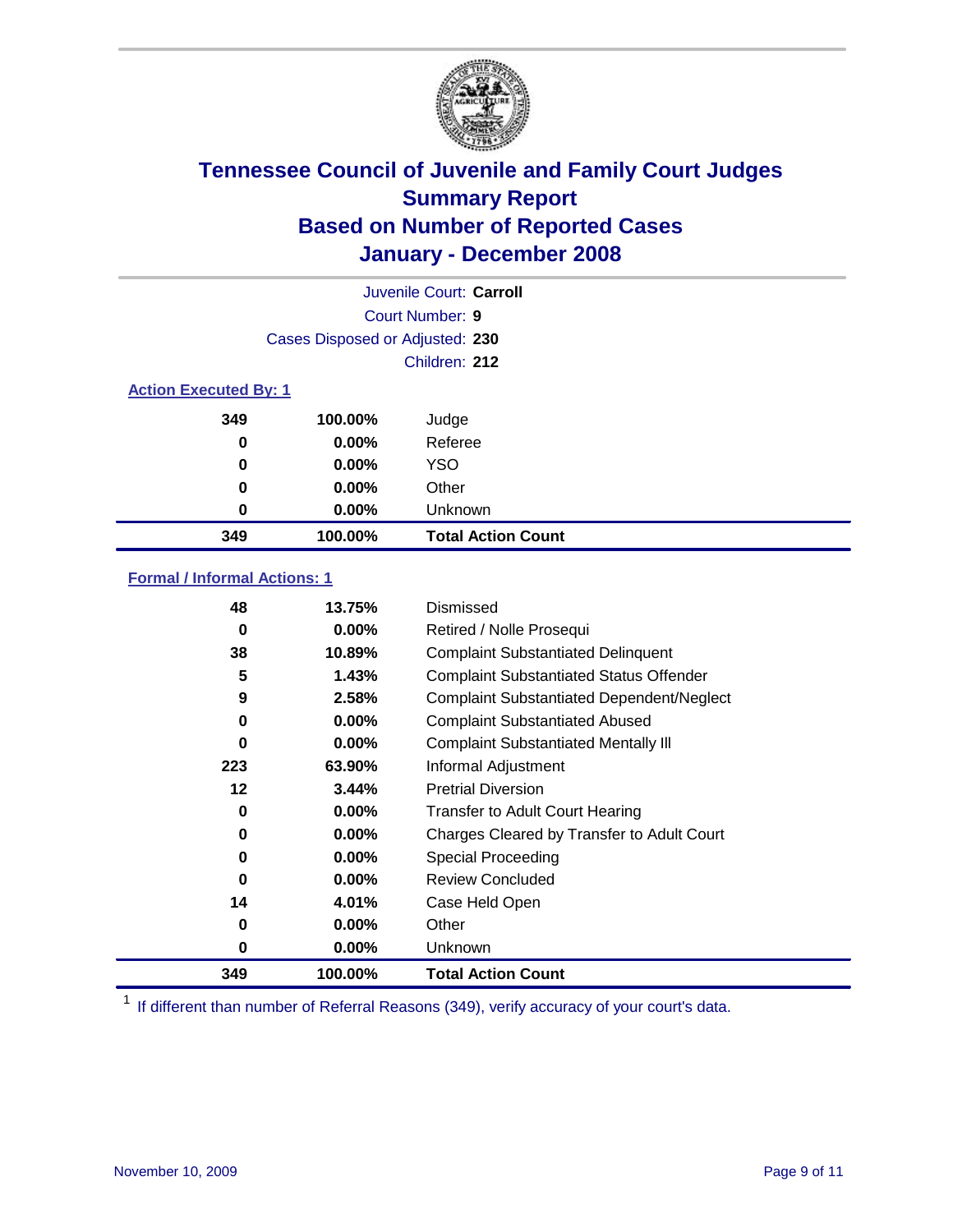

|                       |                                 | Juvenile Court: Carroll                               |
|-----------------------|---------------------------------|-------------------------------------------------------|
|                       |                                 | Court Number: 9                                       |
|                       | Cases Disposed or Adjusted: 230 |                                                       |
|                       |                                 | Children: 212                                         |
| <b>Case Outcomes:</b> |                                 | There can be multiple outcomes for one child or case. |
| 28                    | 4.77%                           | <b>Case Dismissed</b>                                 |
| 1                     | 0.17%                           | Case Retired or Nolle Prosequi                        |
| 83                    | 14.14%                          | Warned / Counseled                                    |
| 6                     | 1.02%                           | Held Open For Review                                  |
| 93                    | 15.84%                          | Supervision / Probation to Juvenile Court             |
| 0                     | 0.00%                           | <b>Probation to Parents</b>                           |
| 0                     | 0.00%                           | Referral to Another Entity for Supervision / Service  |
| 2                     | 0.34%                           | Referred for Mental Health Counseling                 |
| $\mathbf 2$           | 0.34%                           | Referred for Alcohol and Drug Counseling              |
| 0                     | 0.00%                           | <b>Referred to Alternative School</b>                 |
| 0                     | 0.00%                           | Referred to Private Child Agency                      |
| 16                    | 2.73%                           | Referred to Defensive Driving School                  |
| 5                     | 0.85%                           | Referred to Alcohol Safety School                     |
| 68                    | 11.58%                          | Referred to Juvenile Court Education-Based Program    |
| 21                    | 3.58%                           | Driver's License Held Informally                      |
| 0                     | 0.00%                           | <b>Voluntary Placement with DMHMR</b>                 |
| 0                     | 0.00%                           | <b>Private Mental Health Placement</b>                |
| 0                     | 0.00%                           | <b>Private MR Placement</b>                           |
| 0                     | 0.00%                           | Placement with City/County Agency/Facility            |
| 0                     | 0.00%                           | Placement with Relative / Other Individual            |
| 1                     | 0.17%                           | Fine                                                  |
| 2                     | 0.34%                           | <b>Public Service</b>                                 |
| 11                    | 1.87%                           | Restitution                                           |
| 0                     | 0.00%                           | <b>Runaway Returned</b>                               |
| 9                     | 1.53%                           | No Contact Order                                      |
| 24                    | 4.09%                           | Injunction Other than No Contact Order                |
| 91                    | 15.50%                          | <b>House Arrest</b>                                   |
| 1                     | 0.17%                           | <b>Court Defined Curfew</b>                           |
| 0                     | 0.00%                           | Dismissed from Informal Adjustment                    |
| 0                     | 0.00%                           | <b>Dismissed from Pretrial Diversion</b>              |
| 1                     | 0.17%                           | Released from Probation                               |
| 0                     | 0.00%                           | <b>Transferred to Adult Court</b>                     |
| 0                     | 0.00%                           | <b>DMHMR Involuntary Commitment</b>                   |